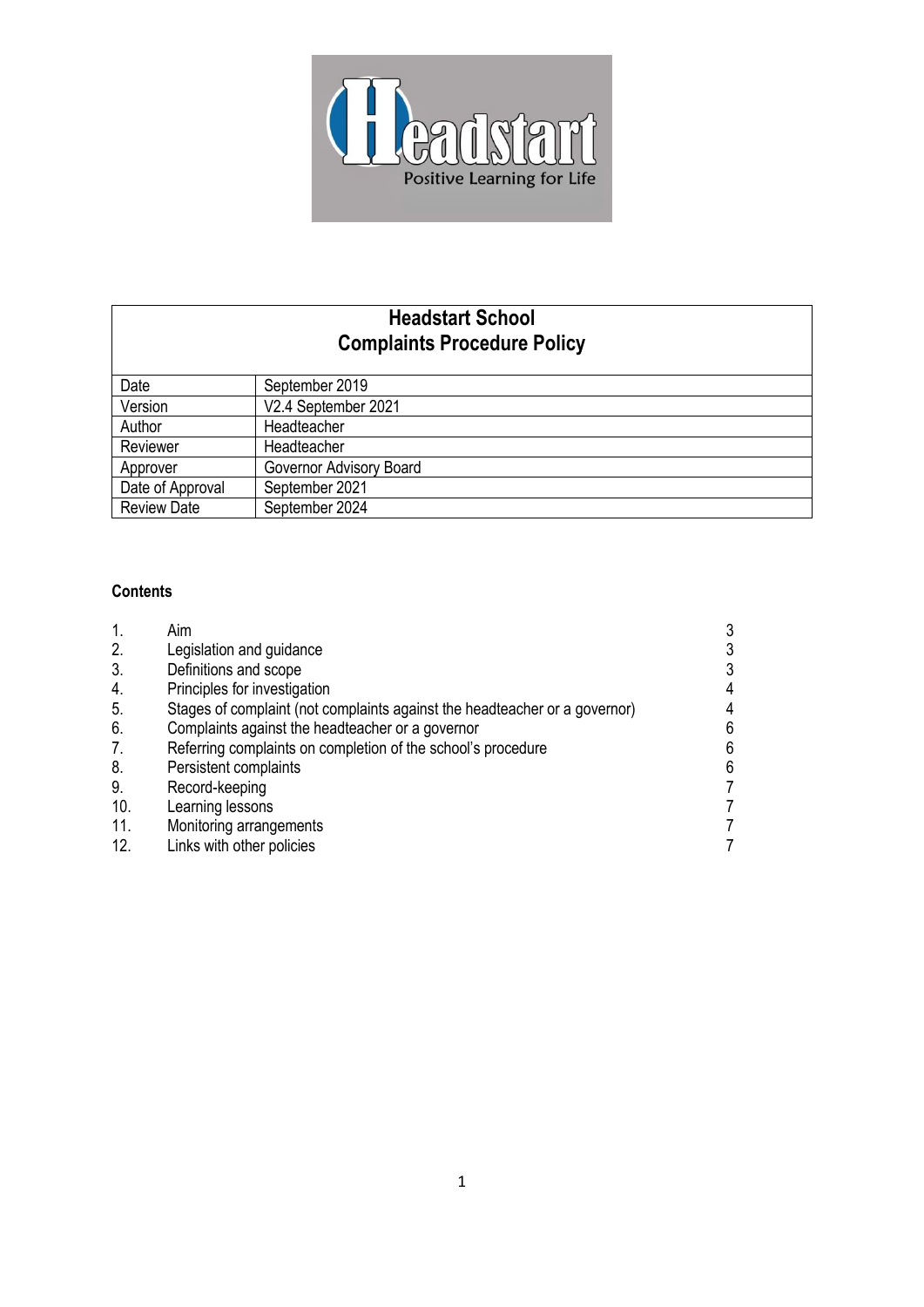

## **Aims**

Our school aims to meet its statutory obligations when responding to complaints from parents of pupils at the school and others.

When responding to complaints, we aim to:

- Be impartial and non-adversarial
- Facilitate a full and fair investigation by an independent person or panel, where necessary
- Address all the points at issue and provide an effective and prompt response
- Respect complainants' desire for confidentiality
- Treat complainants with respect
- Keep complainants informed of the progress of the complaints process
- Consider how the complaint can feed into school improvement evaluation processes

We try to resolve concerns or complaints by informal means wherever possible. Where this is not possible, formal procedures will be followed.

The school will aim to give the complainant the opportunity to complete the complaints procedure in full.

To support this, we will ensure we publicise the existence of this policy and make it available on the school website.

## **Legislation and Guidance**

This document meets the requirements of section 35 of the schedule to the Education (Non-Maintained Special Schools) (England) Regulations 2011, which states that non-maintained special schools must have and make available a written procedure to deal with complaints relating to their school.

It also refers to good practice guidance on setting up complaints procedures from the Department of Education (DfE).

## **Definitions and Scope**

The DfE guidance explains the difference between a concern and a complaint.

A **concern** is defined as "as expression of worry or doubt over an issue considered to be important for which reassurances are sought".

The school will resolve concerns through day-to-day communication as far as possible.

A **complaint** is defined as "an expression of dissatisfaction however made, about actions taken or a lack of action".

The school intends to resolve complaints informally where possible, at the earliest possible stage.

There may be occasions when complainants would like to raise their concerns formally. This policy outlines the procedure relating to handling such complaints.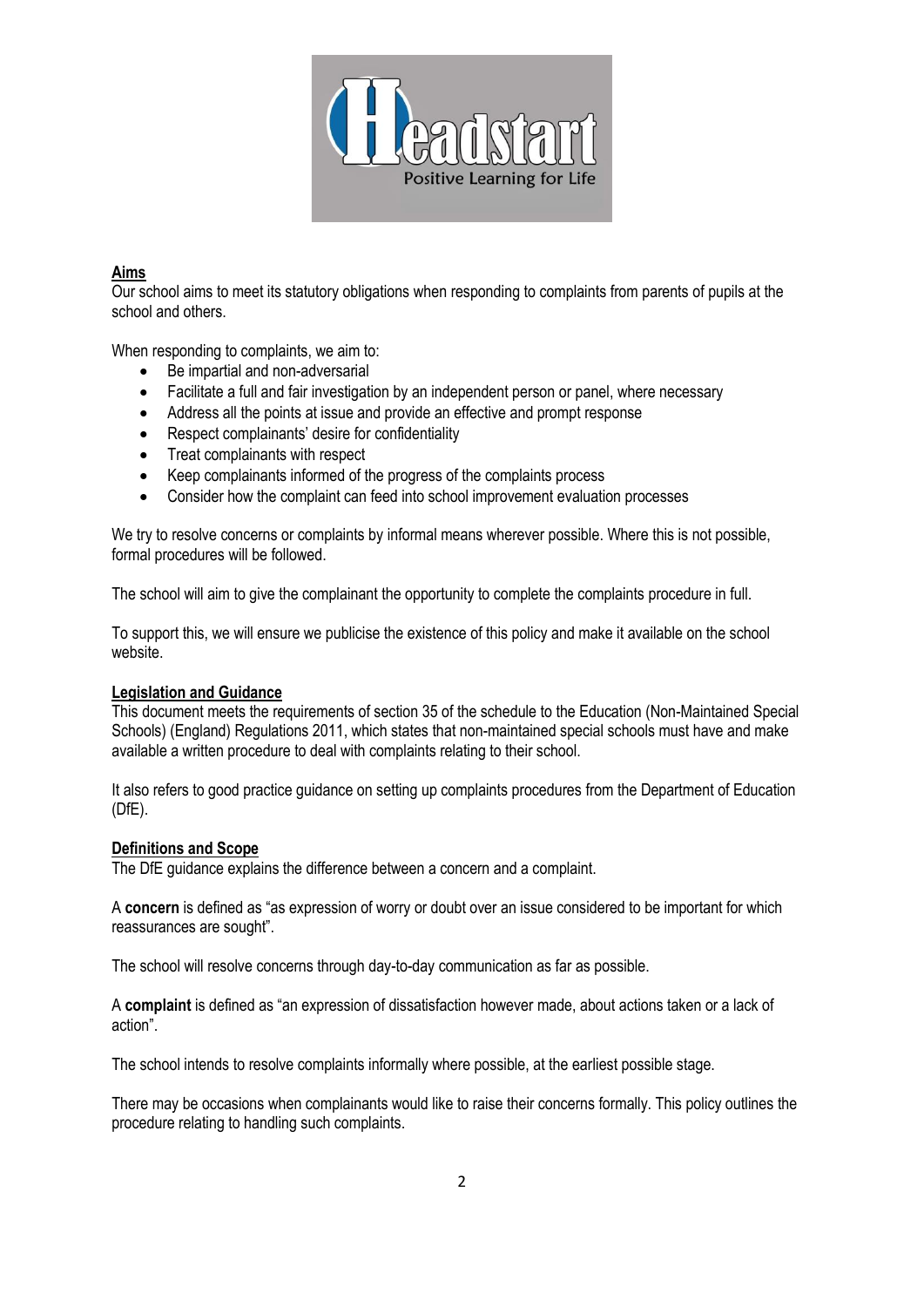

This policy does not cover complaints procedures relating to:

- Admissions
- Statutory assessments of special educational needs (SEN)
- Safeguarding matters
- Exclusion
- Whistleblowing
- Staff grievances
- Staff discipline

Please see our separate policies for procedures relating to these types of complaint.

Complaints about services provided by other providers who use school premises or facilities should be directed to the provider concerned.

## **Principles for Investigation**

When investigating a complaint, we will try to clarify:

- What has happened
- Who was involved?
- What the complainant feels would put things right

We also intend to address complaints as quickly as possible. To achieve this, realistic and reasonable time limits will be set for each action within each stage.

Where further investigations are necessary, new time limits will be set, and the complainant will be sent details of the new deadline with an explanation for the delay.

The school expects that complaints will be made as soon as possible after an incident arises and no later than 3 months afterwards. We will consider exceptions to this time frame in circumstances where there were valid reasons for not making a complaint at that time and the complaint can still be investigated in a fair manner for all involved.

## **Stages of Complaint (not Complaints against the Headteacher or a Governor)**

*Non-maintained special schools must have at least 3 stages to their complaint's procedure; an informal stage, a formal stage and review by an independent individual. The procedure must set out clear timescales for the management of the complaint. If your school is residential or also a children's home, you should also ensure that the stages of your complaints process comply with the National Minimum Standards relevant to your setting, as set out in section 87C(1) of the Children Act 1989 or section 23 of the Care standards Act 2000 respectively.* 

## **Stage 1: Informal**

The school will take informal concerns seriously and make every effort to resolve the matter quickly. It may be the case that the provision or clarification of information will resolve the issue.

The complainant should raise the complaint as soon as possible with the relevant member of staff or the headteacher, either in person or by letter, telephone or email. If the complainant is unclear who to contact or how to contact them, they should contact the school office.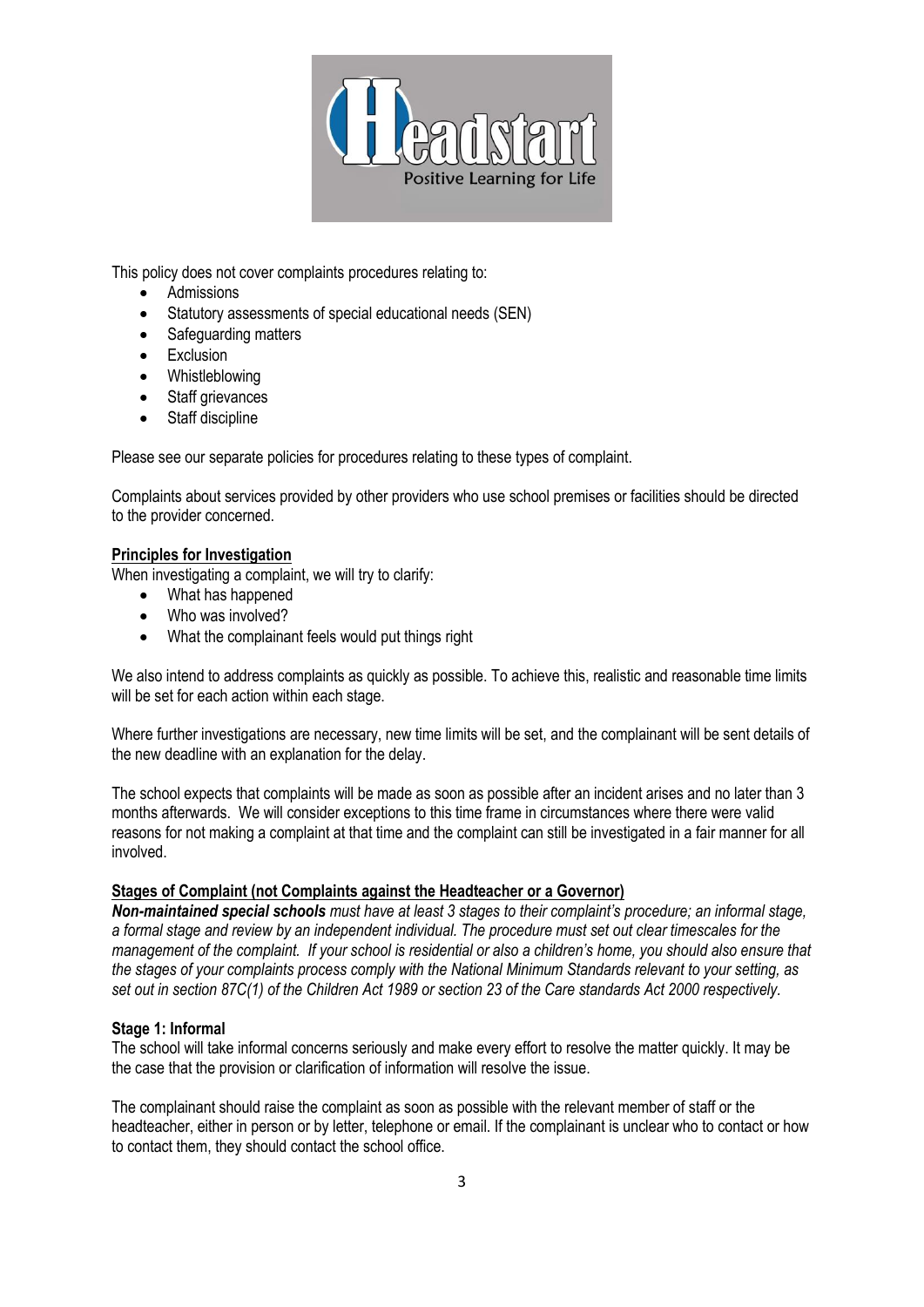

The school will acknowledge informal complaints within 48 hours and investigate and provide a response within seven days.

The informal stage will involve a meeting between the complainant, headteacher and the subject of the complaint if appropriate.

If the complaint is not resolved informally, it will be escalated to a formal complaint.

#### **Stage 2: Formal**

The formal stage involves the complainant putting the complaint into writing, usually to the headteacher and/or the subject of the complaint. This letter should provide details such as relevant dates, times and the names of witnesses of events, alongside copies of any relevant documents. The complainant should also state what they feel would resolve the complaint.

The headteacher (or other person appointed by the headteacher for this purpose) will then conduct their own investigation. The written conclusion of this investigation will be sent to the complainant within fourteen days.

If the complainant is not satisfied with the response and wishes to proceed to the next stage of this procedure, they should inform the chair of governors in writing within five days.

#### **Stage 3: Review Panel**

Complaints will be escalated to the panel hearing stage if the complainant is not satisfied with the response to the complaint at the second, formal stage.

The panel will be appointed by or on behalf of the proprietor and must consist of at least 3 people who were not directly involved in the matters detailed in the complaint. At least 1 panel member must be independent of the management and running of the school. The panel cannot be made up solely of governing board members, as they are not independent of the management and running of the school.

The panel will have access to the existing record of the complaint's progress (see section 9).

The complainant must have reasonable notice of the date of the review panel; however, the review panel reserves the right to convene at their convenience rather than that of the complainant. At the review panel meeting, the complainant and representatives from the school, as appropriate, will be present. Each will have an opportunity to set out written or oral submissions prior to the meeting.

The complainant must be allowed to attend the panel hearing and be accompanied if they wish.

At the meeting, each individual will have the opportunity to give statements and present their evidence, and witnesses will be called, as appropriate, to present their evidence.

The panel, the complainant and the school representative(s) will be given the chance to ask and reply to questions. Once the complainant and school representative(s) have presented their cases, they will be asked to leave, and evidence will then be considered.

The panel must then put together its findings and recommendations from the case.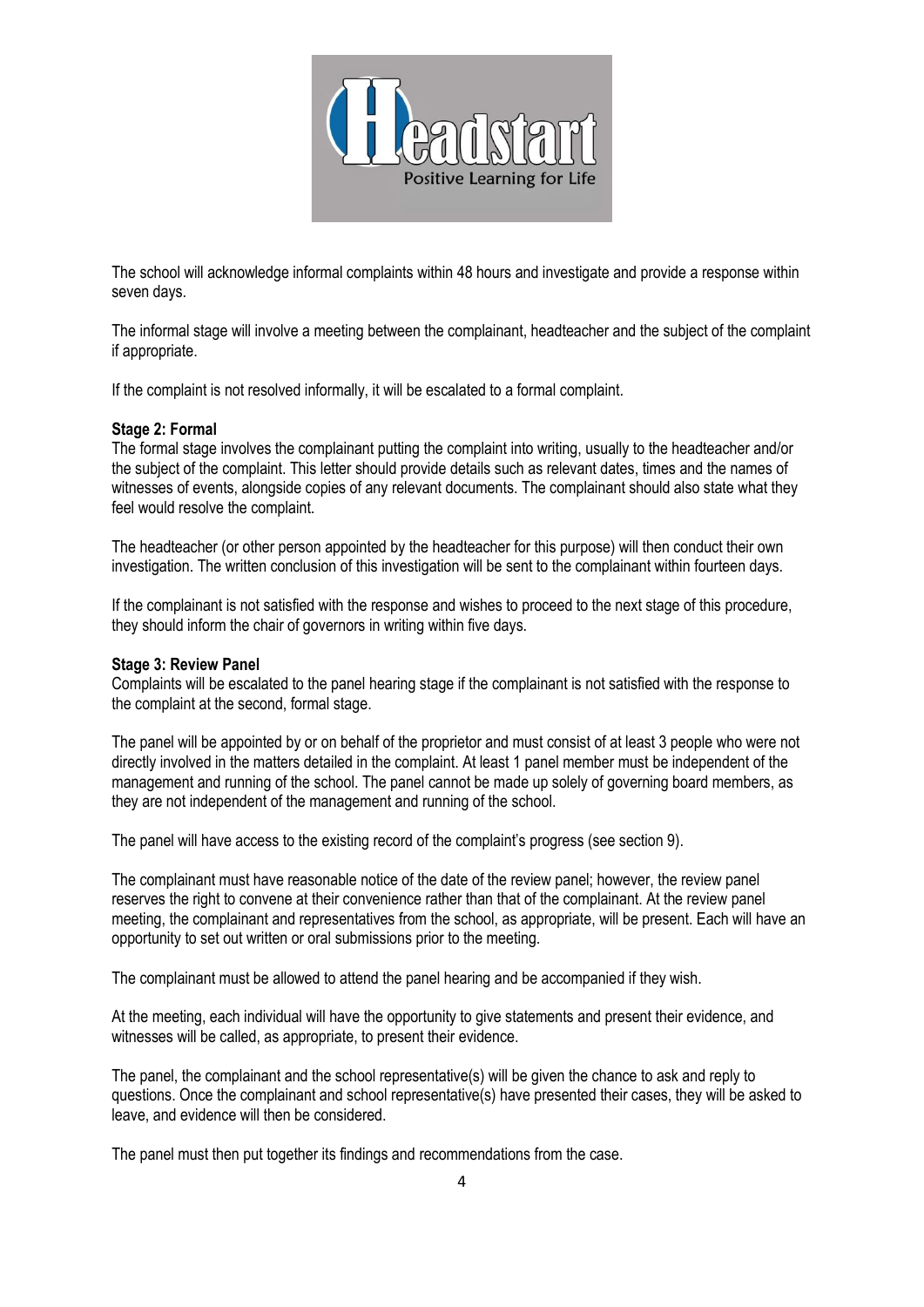

The panel will also provide a copy of the findings and recommendations to the complainant and where relevant, the individual who is the subject of the complaint, and make a copy available for inspection by the proprietor and headteacher.

The school will inform those involved of the decision in writing within two working weeks.

## **Complaints Against the Headteacher or a Governor**

Complaints made against the headteacher should be directed to the Chair of Governors.

Where a complaint is against the chair of governors or any member of the governing board, it should be made in writing to the clerk to the governing board in the first instance.

## **Referring Complaints on Completion of the School's Procedure**

If the complainant is unsatisfied with the outcome of the school's complaints procedure and the complaint is regarding the school not meeting standards set by the DfE in any of the following areas, the complainant can refer their complaint to the DfE:

- Education
- Pupil welfare and health and safety
- School premises
- Staff suitability
- Making information available to parents
- The spiritual, moral, social or cultural development of pupils

The DfE will consider reports of a major failure to meet the standards. Where appropriate, it can arrange an emergency inspection to look at pupil welfare and health and safety, and make sure that the school deals with serious failings.

For more information or to refer a complaint, see the following webpage: <https://www.gov.uk/complain-about-school>

## **Persistent Complaints**

Where a complainant tries to re-open the issue with the school after the complaints procedure has been fully exhausted and the school has done everything it reasonably can in response to the complaint, the chair of governors (or other appropriate person in the case of a complaint about the chair) will inform the complainant that the matter is closed.

If the complainant subsequently contacts the school again about the same issue, the school can choose not to respond. The normal circumstance in which we will not respond is if:

- The school has taken every reasonable step to address the complainant's needs, and
- The complainant has been given a clear statement of the school's position and their options (if any), and
- The complainant is contacting the school repeatedly but making substantially the same points each time

However, this list is not intended to be exhaustive.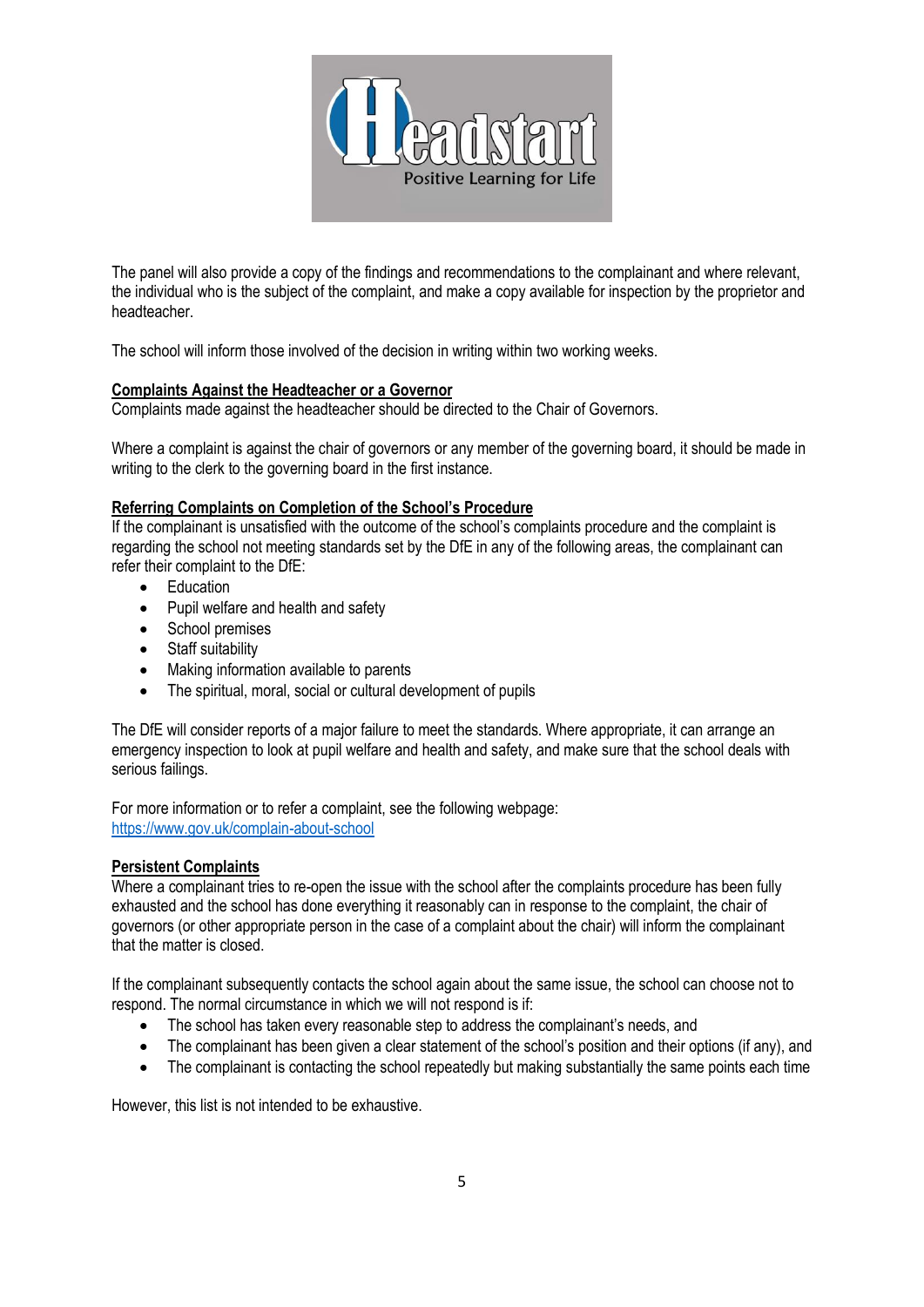

The school will be most likely to choose not to respond if:

- We have reason to believe the individual is contacting the school with the intention of causing disruption or inconvenience, and/or
- The individual's letters/emails/telephone calls are often or always abusive or aggressive, and/or
- The individual makes insulting personal comments about, or threats towards, school staff

Unreasonable behaviour, which is abusive, offensive or threatening may constitute an unreasonably persistent complaint.

Once the school has decided that it is appropriate to stop responding, the complainant will be informed in writing, either by letter or email.

The school will ensure when making this decision that complainants making any new complaint are heard, and that the school acts reasonably.

## **Record-keeping**

The school will record the progress of all complaints, including information about actions taken at all stages, the stage at which the complaint was resolved, and the final outcome. The records will also include copies of letters and emails, and notes relating to meetings and phone calls.

This material will be treated as confidential and held centrally and will be viewed only by those involved in investigating the complaint or on the review panel.

This is except where the secretary of state (or someone acting on their behalf) or the complainant requests access to records of a complaint through a freedom of information (FOI) request or under the terms of the Data Protection Act, or where the material must be made available during a school inspection.

## **Learning Lessons**

The governing body will review any underlying issues raised by complaints with the Headteacher where appropriate, and respecting confidentiality, to determine whether there are any improvements that the school can make to its procedures or practice to help prevent similar events in the future.

## **Monitoring Arrangements**

The governing body will monitor the effectiveness of the complaints procedure in ensuring that complaints are handled properly. The governing body will track the number and nature of complaints, and review underlying issues as stated in section 10.

The complaints records are logged and managed by the Headteacher.

This policy will be reviewed by the Headteacher every year.

At each review, the policy will be approved by the full governing body.